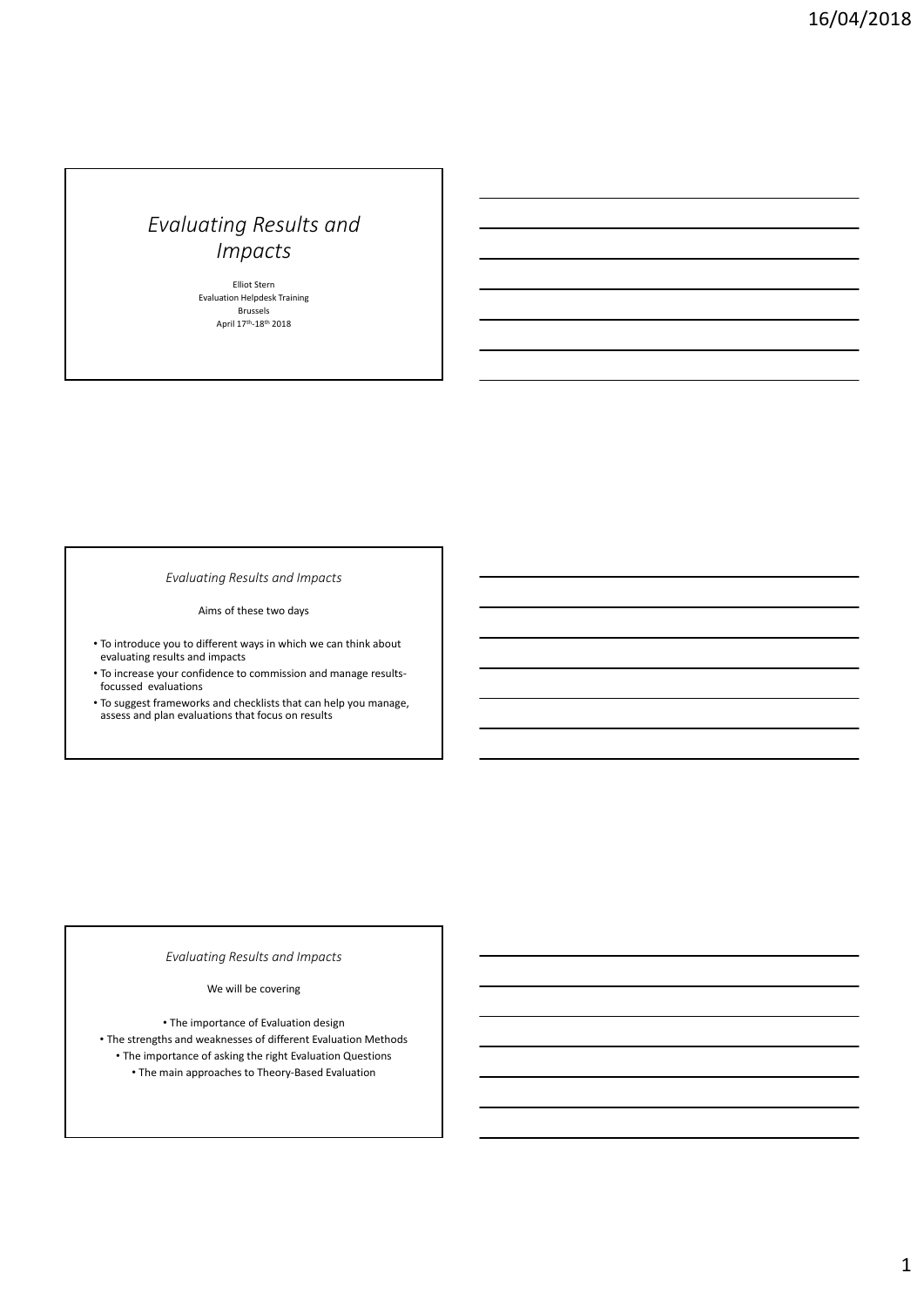• The aim is not to make you into an IE expert but to enable you to have sensible conversations with evaluation contractors, colleagues and other experts

– but we cannot avoid technical content entirely….

## *Evaluating Results and Impacts*

This includes

- Drawing up terms of reference
- Assessing proposals that cross your desks
- Managing and steer ongoing evaluations
- Assessing the strength of conclusions and recommendations reached by those conducting evaluations
- Developing new programmes and policies that are 'evidence‐based', i.e., learn lessons from completed evaluations

## *Evaluating Results and Impacts*

#### Mixture of formats that include

• Presentations • Questions and answers • Group discussions • Exercises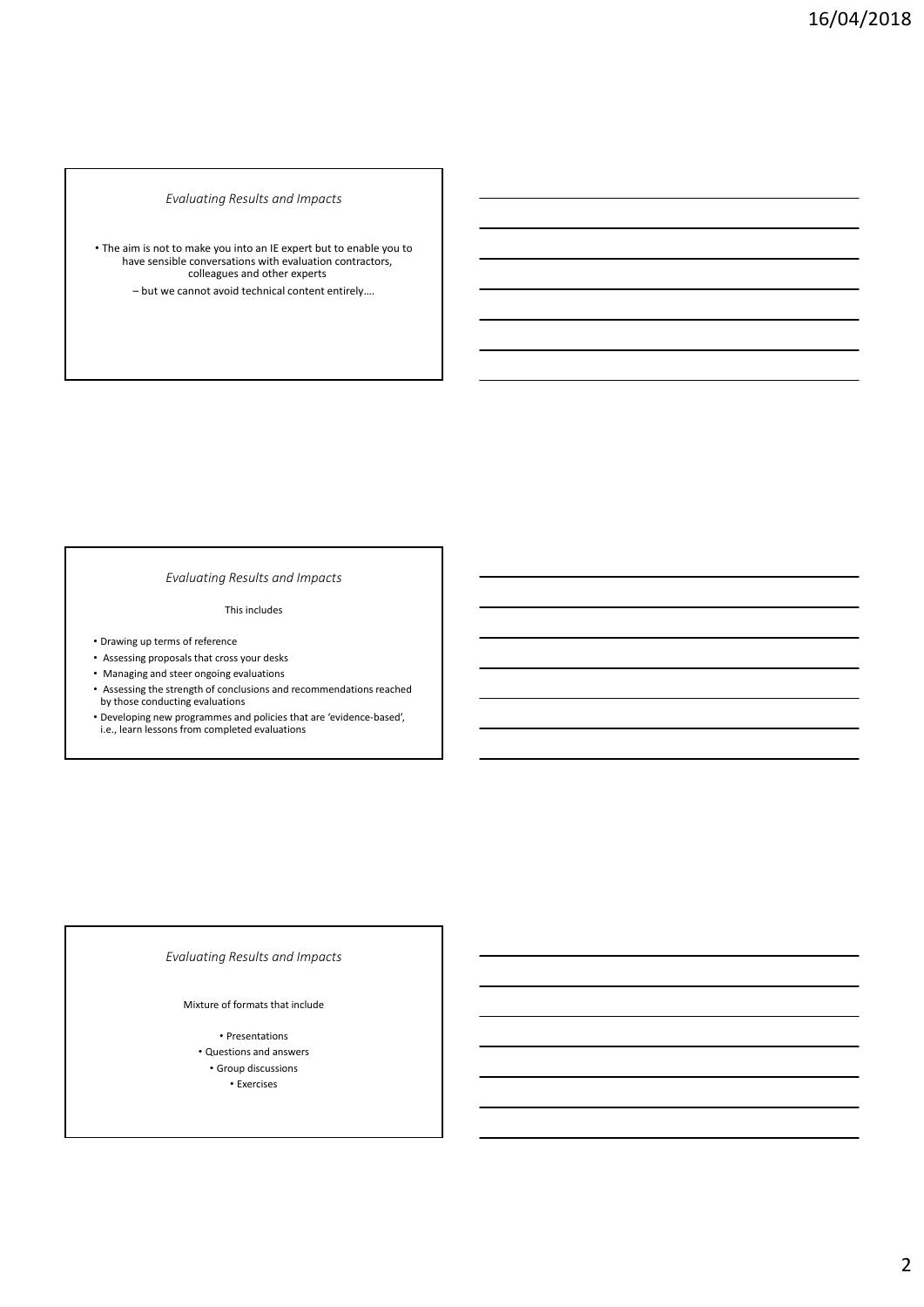- Evaluation has become an integral part of public management ‐ it provides evidence and feedback that allows managers and policy makers to steer policies and programmes and plan new ones
- Public policy at EU and member state, regional and local levels is preoccupied with results – with achieving strategic priorities whilst also meeting citizens needs and demonstrating value for money
- In Structural Funds, evaluation is both a technical/methodological practice and is embedded in the management of Operational Programmes and of national and EU policy‐making

#### *Evaluating Results and Impacts*

- As evaluation has become more central to policy, there is greater<br>interest in the quality of evaluations in better evaluation plans,<br>better Terms of Reference, better contracting, better management of<br>the evaluation pr
- The CPR and other Regulations that govern Structural Funds place<br>responsibilities on Member States and Managing Authorities to plan<br>evaluations, ensure that evaluation capacity is in place, that<br>independent evaluation co available, that evaluation results are reported, publicly available and used

## *Evaluating Results and Impacts*

- Two classic distinctions in evaluation are between process & outcome evaluation; and between evaluation for accountability & learning
- Process evaluations typically look at implementation issues and outcome evaluations typically look at results
- Local or regional administrations only looked at results because of accountability demands of programme or policy sponsors
- If interested in evaluation at all the programme manager's focus was on process evaluations that helped improve implementation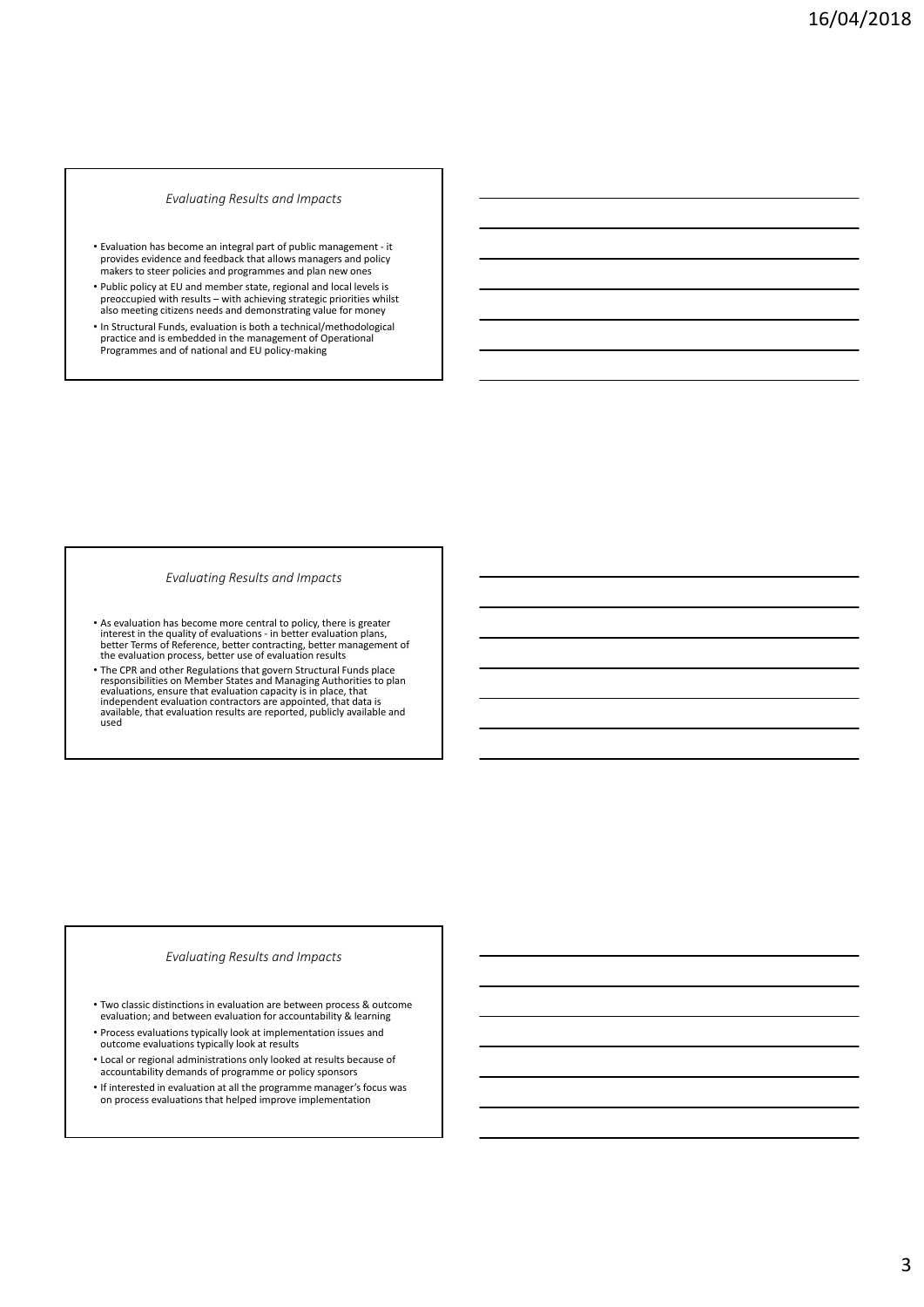

Problems with a results‐orientation

• How far along the 'results‐chain' given limited control and varied trajectories?



## *Evaluating Results and Impacts*

Different definitions of 'results'

- Policy makers often rhetorical and over‐optimistic: we will transform our economy
- Public authorities bureaucratic and administrative: the programme met its targets and produced credible indicators
- Stakeholders how to weigh different interests: you say it was <sup>a</sup> success but what about young people
- Beneficiaries short term and self‐interested: has my enterprise benefited
- Socio‐economic partners longer‐term and generic: have new value‐ chains been created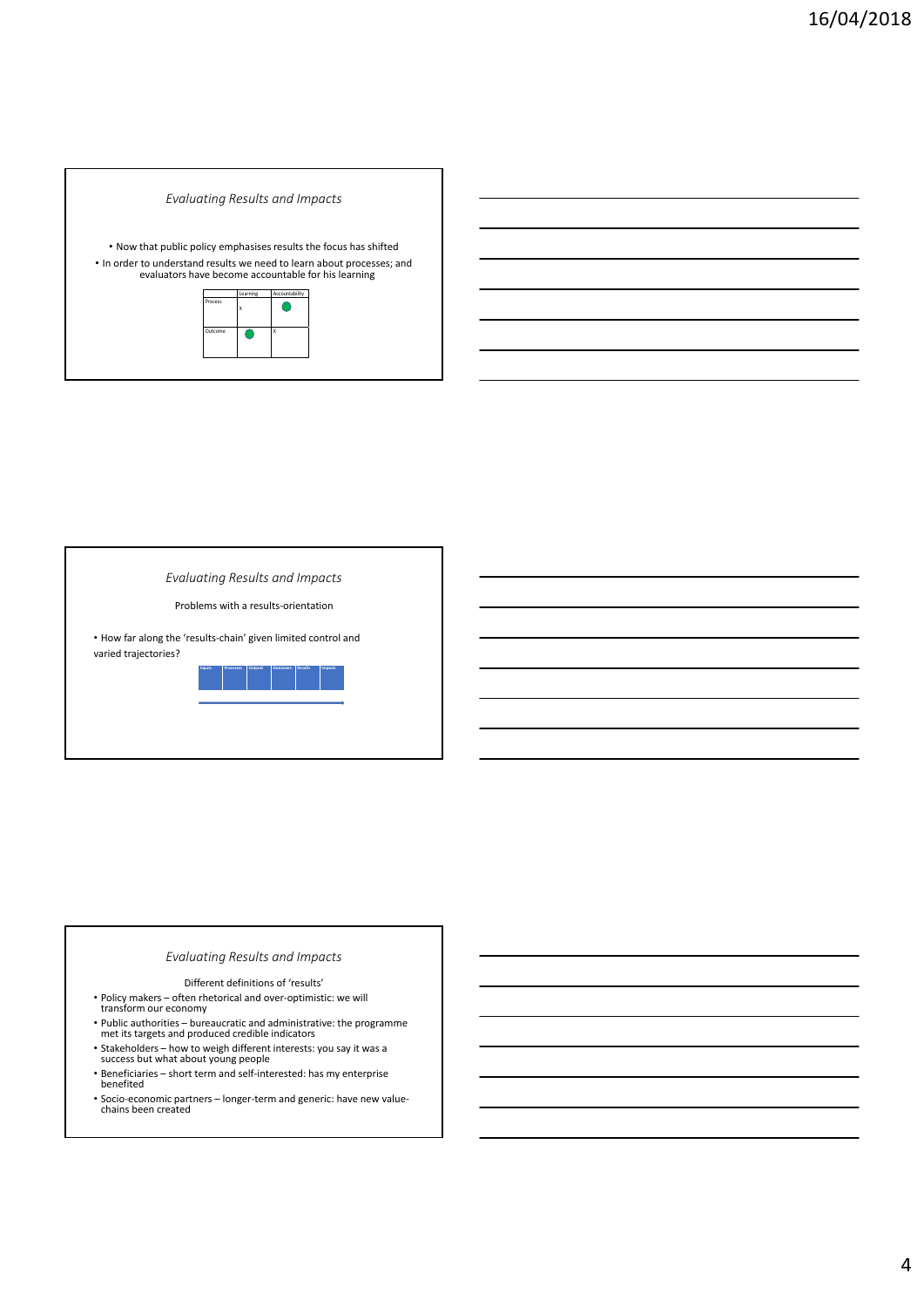#### Two strategies:

1. Consult widely, reach a consensus, clarify what counts as 'success' 2. Recognise multiple goals of different interests and stakeholders and build these into an evaluation

• Also useful to refer to stakeholders and beneficiaries at later stages of an evaluation to confirm uncovered understandings of 'impact'

#### *Evaluating Results and Impacts*

What should we be looking at?

• 'Impact Evaluation' (IE) is often associated with a particular methodology: the pioneers of IE who often came from statistical and experimental research traditions – so for them IE= experiments/RCTs • We do owe the counterfactual school of evaluators a great deal: they made us think about what produces programmes results

*Can we demonstrate that the programme caused the intended outcomes?*

## *Evaluating Results and Impacts*

• This concern with causal attribution ‐ being confident that results really are produced by programme inputs, not by other things is important – so is explaining 'why' & 'how' results occur

• For example: the economy improved and unemployment would have gone down anyhow; the grant went to already successful SMEs; increases in innovation were the result of previous investments in R&D; city-centre renewal was caused by a new retail park • IE sets a much higher standard of 'proof' that results were really caused by the programme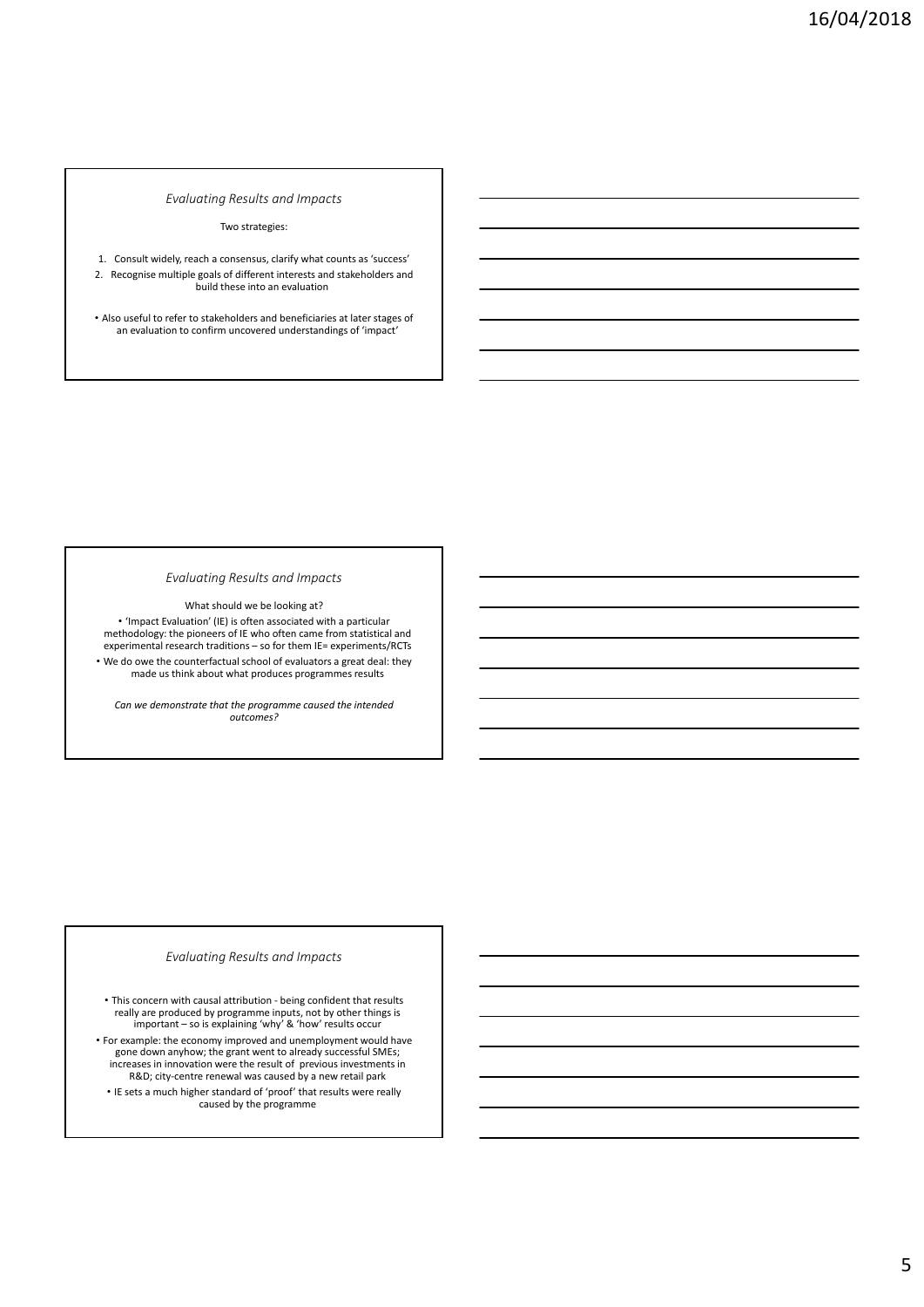• Impact evaluation is now firmly about causal attribution BUT today we acknowledge that there are various methodologies to assess the relationship between cause and effect

• We have experimental methods, *and* what are called 'Theory‐Based Evaluation' now also recognised in Commission guidance and about which I will be talking more both today and tomorrow • There are also other new and emergent evaluation approaches – statistical modelling; comparative case‐studies; simulations; network analysis; agent based modelling…

#### *Evaluating Results and Impacts*

• These different approaches can be seen as 'competitive'. They are not. This is more to do with the emergence of new 'brands' and consultants!<br>competition between ambitious academics and consultants! • Different approaches do different things; and are useful in different circumstances

• There are things that Theory Based Evaluation can do that Counterfactual approaches cannot – and there are things Counterfactual approaches can do that TBE cannot • <sup>A</sup> good proposal and ToR will always ask consultants to say why <sup>a</sup> chosen approach is right for <sup>a</sup> particular evaluation

## *Evaluating Results and Impacts*

Although we are interested in results, impacts, linking cause and effect we do this for <sup>a</sup> purpose – not simply to make causal claims! The main purposes of evaluation remain as they always are: • Accounting for Results • Better Management and Delivery • Learning and improvement • Capacity development and sustainability These standard purposes will be examined further when we discuss<br>evaluation design and in particular Evaluation Questions